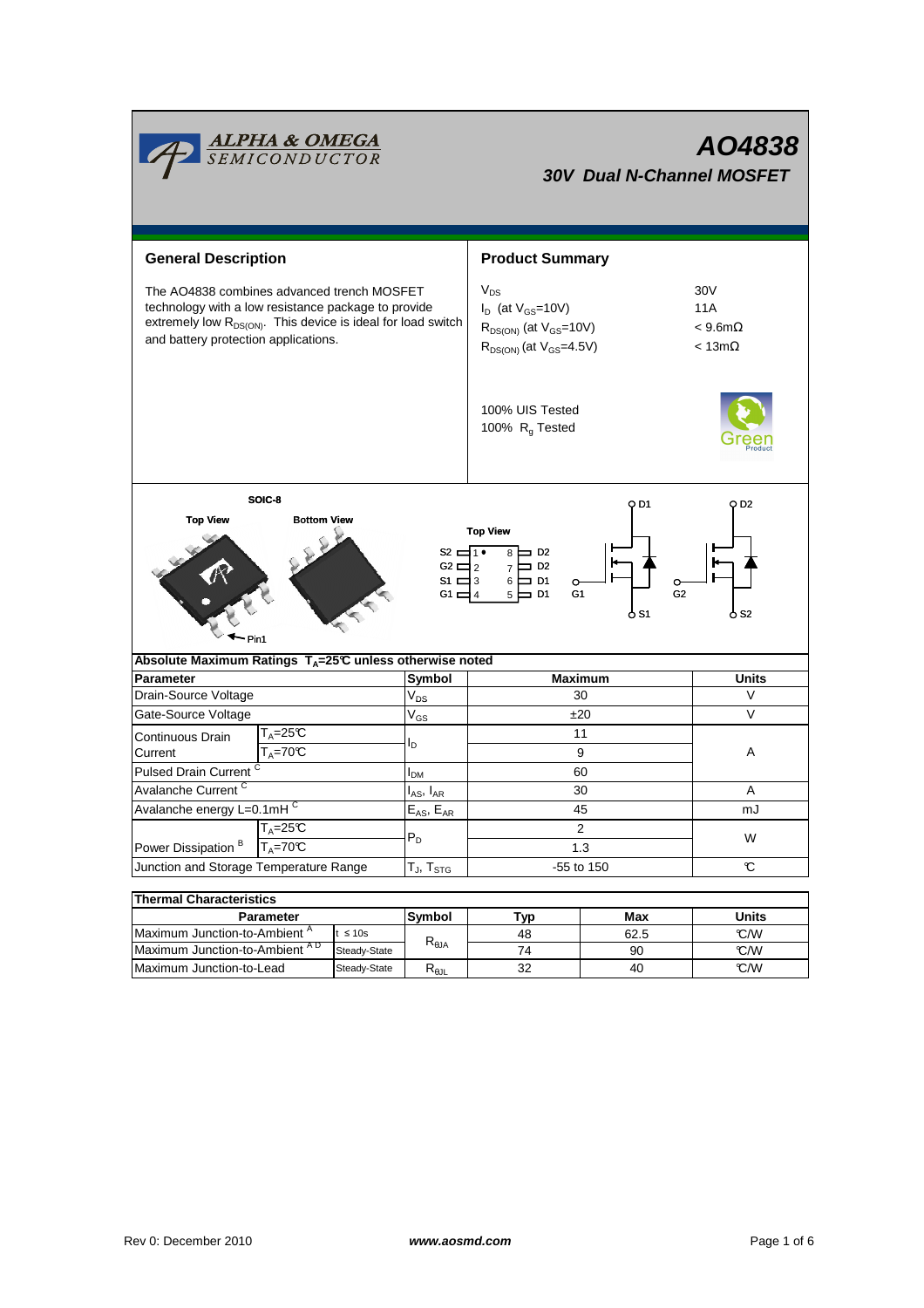

#### **Electrical Characteristics (TJ=25°C unless otherwise noted)**

| <b>Symbol</b>                 | <b>Parameter</b>                                                  | <b>Conditions</b>                                                                                |                          |                | <b>Typ</b>     | Max  | <b>Units</b> |  |  |  |  |  |
|-------------------------------|-------------------------------------------------------------------|--------------------------------------------------------------------------------------------------|--------------------------|----------------|----------------|------|--------------|--|--|--|--|--|
| <b>STATIC PARAMETERS</b>      |                                                                   |                                                                                                  |                          |                |                |      |              |  |  |  |  |  |
| <b>BV</b> <sub>DSS</sub>      | Drain-Source Breakdown Voltage                                    | $ID=250\mu A$ , $VGS=0V$                                                                         |                          | 30             |                |      | $\vee$       |  |  |  |  |  |
| $I_{DSS}$                     | Zero Gate Voltage Drain Current                                   | $V_{DS}$ =30V, $V_{GS}$ =0V                                                                      |                          |                |                | 1    |              |  |  |  |  |  |
|                               |                                                                   |                                                                                                  | $T_{\parallel} = 55$ °C  |                |                | 5    | $\mu$ A      |  |  |  |  |  |
| l <sub>GSS</sub>              | Gate-Body leakage current                                         | $V_{DS} = 0V$ , $V_{GS} = \pm 20V$                                                               |                          |                |                | 100  | nA           |  |  |  |  |  |
| $V_{GS(th)}$                  | Gate Threshold Voltage                                            | $V_{DS} = V_{GS} I_D = 250 \mu A$                                                                |                          | 1.5            | $\overline{2}$ | 2.6  | $\vee$       |  |  |  |  |  |
| $I_{D(ON)}$                   | On state drain current                                            | $V_{GS}$ =10V, $V_{DS}$ =5V                                                                      |                          | 60             |                |      | A            |  |  |  |  |  |
| $R_{DS(ON)}$                  |                                                                   | $V_{GS}$ =10V, $I_{D}$ =11A                                                                      |                          |                | 8              | 9.6  |              |  |  |  |  |  |
|                               | Static Drain-Source On-Resistance                                 |                                                                                                  | $T_{\parallel} = 125$ °C |                | 11.5           | 14   | $m\Omega$    |  |  |  |  |  |
|                               |                                                                   | $\overline{V_{GS}}$ =4.5V, I <sub>D</sub> =10A                                                   |                          |                | 10.4           | 13   | $m\Omega$    |  |  |  |  |  |
| $g_{FS}$                      | $V_{DS}$ =5V, $I_{D}$ =11A<br><b>Forward Transconductance</b>     |                                                                                                  |                          |                | 50             |      | S            |  |  |  |  |  |
| $V_{SD}$                      | Diode Forward Voltage                                             | $IS=1A, VGS=0V$                                                                                  |                          |                | 0.7            | 1    | V            |  |  |  |  |  |
| Is                            | Maximum Body-Diode Continuous Current                             |                                                                                                  |                          | 2.5            | A              |      |              |  |  |  |  |  |
|                               | <b>DYNAMIC PARAMETERS</b>                                         |                                                                                                  |                          |                |                |      |              |  |  |  |  |  |
| $C_{\hbox{\scriptsize{iss}}}$ | Input Capacitance                                                 |                                                                                                  |                          | 860            | 1080           | 1300 | pF           |  |  |  |  |  |
| $C_{\rm oss}$                 | <b>Output Capacitance</b>                                         | $V_{GS}$ =0V, $V_{DS}$ =15V, f=1MHz                                                              |                          | 125            | 180            | 240  | pF           |  |  |  |  |  |
| $C_{\rm rss}$                 | Reverse Transfer Capacitance                                      |                                                                                                  |                          | 65             | 110            | 160  | pF           |  |  |  |  |  |
| $R_{q}$                       | Gate resistance                                                   | $V_{GS}$ =0V, $V_{DS}$ =0V, f=1MHz                                                               |                          | 0.5            | 1              | 1.5  | Ω            |  |  |  |  |  |
|                               | <b>SWITCHING PARAMETERS</b>                                       |                                                                                                  |                          |                |                |      |              |  |  |  |  |  |
| $Q_q(10V)$                    | Total Gate Charge                                                 | $V_{GS}$ =10V, $V_{DS}$ =15V, $I_{D}$ =11A                                                       |                          | 14             | 18             | 22   | nC           |  |  |  |  |  |
| $Q_g(4.5V)$                   | <b>Total Gate Charge</b>                                          |                                                                                                  |                          | 6.4            | 8              | 9.6  | nC           |  |  |  |  |  |
| $Q_{gs}$                      | Gate Source Charge                                                |                                                                                                  |                          |                | 3.4            |      | nC           |  |  |  |  |  |
| $Q_{gd}$                      | Gate Drain Charge                                                 |                                                                                                  |                          |                | 3              |      | nC           |  |  |  |  |  |
| $t_{D(0n)}$                   | Turn-On DelayTime                                                 | $V_{\text{gs}}$ =10V, $V_{\text{ps}}$ =15V, R <sub>i</sub> =1.35Ω,<br>$R_{\text{GEN}} = 3\Omega$ |                          |                | 6              |      | ns           |  |  |  |  |  |
| $\mathfrak{t}_{\mathsf{r}}$   | Turn-On Rise Time                                                 |                                                                                                  |                          |                | 3              |      | ns           |  |  |  |  |  |
| $t_{D(off)}$                  | Turn-Off DelayTime                                                |                                                                                                  |                          |                | 21             |      | ns           |  |  |  |  |  |
| $t_f$                         | <b>Turn-Off Fall Time</b>                                         |                                                                                                  |                          |                | 3              |      | ns           |  |  |  |  |  |
| $\mathsf{t}_\mathsf{rr}$      | Body Diode Reverse Recovery Time                                  | $I_F = 11A$ , dl/dt=500A/ $\mu$ s                                                                |                          | $\overline{7}$ | 8.5            | 10   | ns           |  |  |  |  |  |
| $Q_{rr}$                      | $I_F = 11A$ , dl/dt=500A/us<br>Body Diode Reverse Recovery Charge |                                                                                                  |                          | 10             | 13             | 16   | nC           |  |  |  |  |  |

A. The value of R<sub>θJA</sub> is measured with the device mounted on 1in<sup>2</sup> FR-4 board with 2oz. Copper, in a still air environment with T<sub>A</sub> =25°C. The

value in any given application depends on the user's specific board design.<br>B. The power dissipation P<sub>D</sub> is based on T<sub>J(MAX)</sub>=150°C, using ≤ 10s junction-to-ambient thermal resistance.

C. Repetitive rating, pulse width limited by junction temperature  $T_{J(MAX)}$ =150°C. Ratings are based on low frequency and duty cycles to keep initialT $_{\text{I}}$ =25°C.

D. The  $R_{\theta JA}$  is the sum of the thermal impedence from junction to lead  $R_{\theta JL}$  and lead to ambient.

E. The static characteristics in Figures 1 to 6 are obtained using <300us pulses, duty cycle 0.5% max.

F. These curves are based on the junction-to-ambient thermal impedence which is measured with the device mounted on 1in<sup>2</sup> FR-4 board with 2oz. Copper, assuming a maximum junction temperature of  $T_{J(MAX)}$ =150°C. The SOA curve provides a single pulse rating.

THIS PRODUCT HAS BEEN DESIGNED AND QUALIFIED FOR THE CONSUMER MARKET. APPLICATIONS OR USES AS CRITICAL COMPONENTS IN LIFE SUPPORT DEVICES OR SYSTEMS ARE NOT AUTHORIZED. AOS DOES NOT ASSUME ANY LIABILITY ARISING OUT OF SUCH APPLICATIONS OR USES OF ITS PRODUCTS. AOS RESERVES THE RIGHT TO IMPROVE PRODUCT DESIGN, FUNCTIONS AND RELIABILITY WITHOUT NOTICE.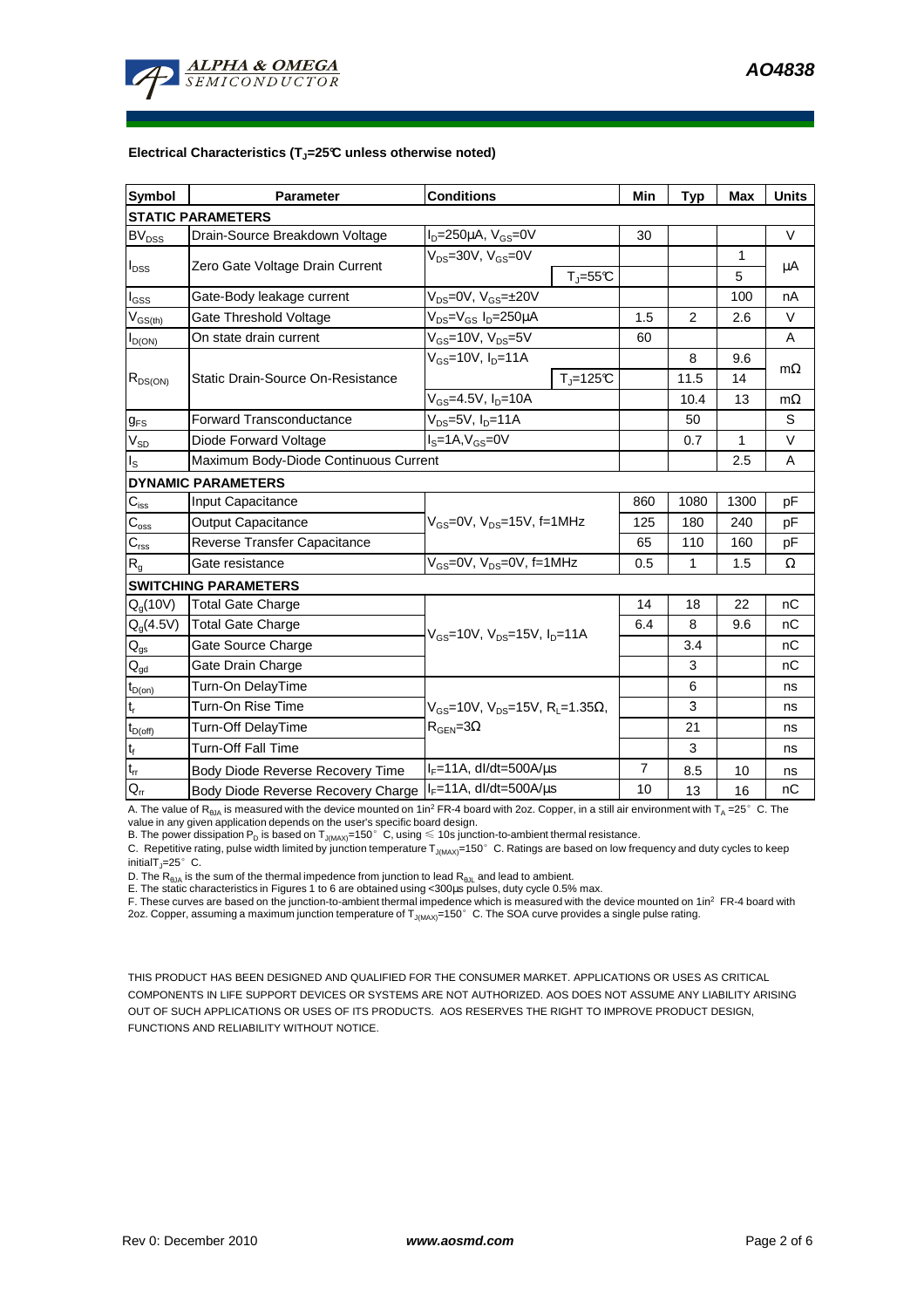

## **TYPICAL ELECTRICAL AND THERMAL CHARACTERISTICS**

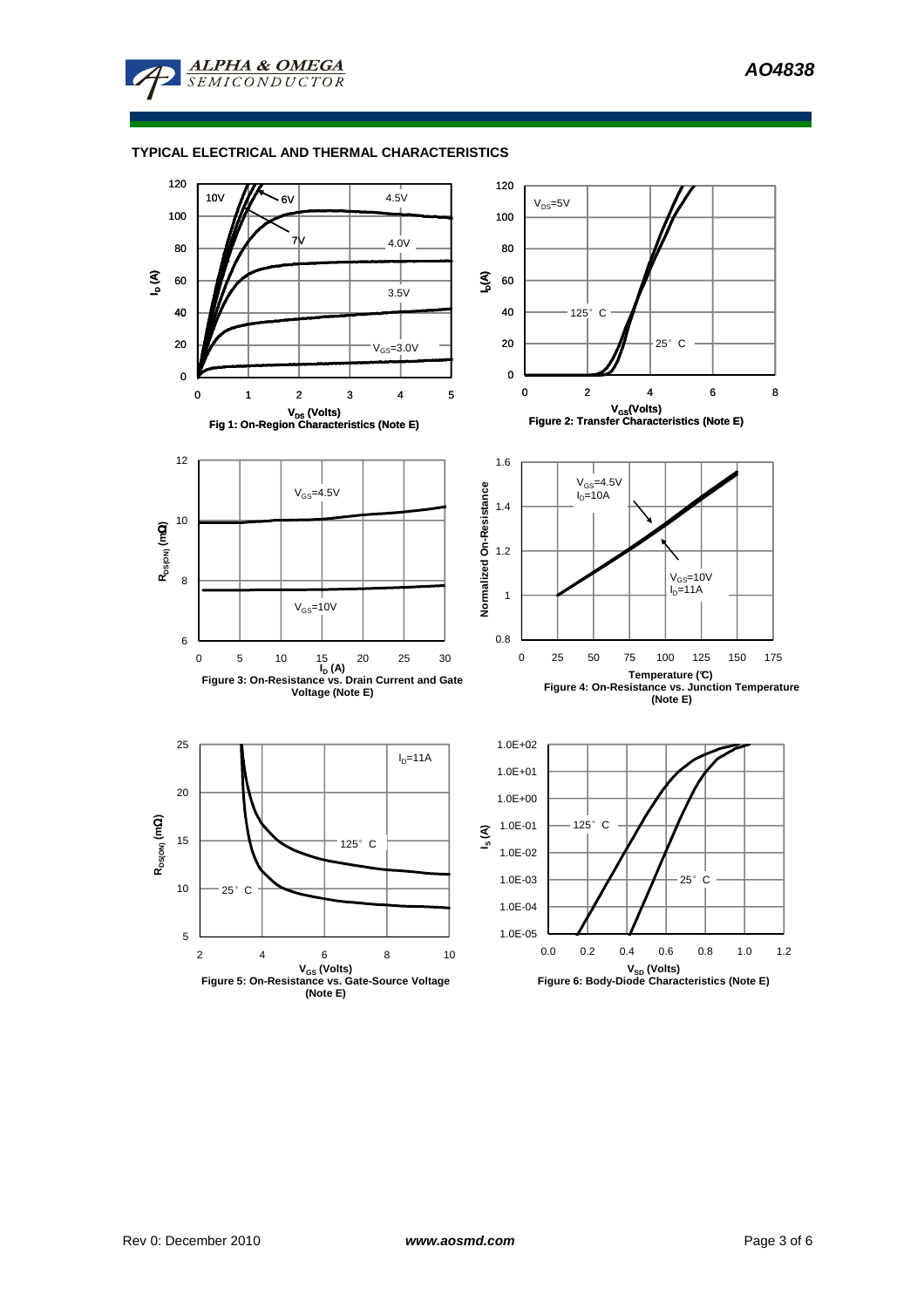

## **TYPICAL ELECTRICAL AND THERMAL CHARACTERISTICS**

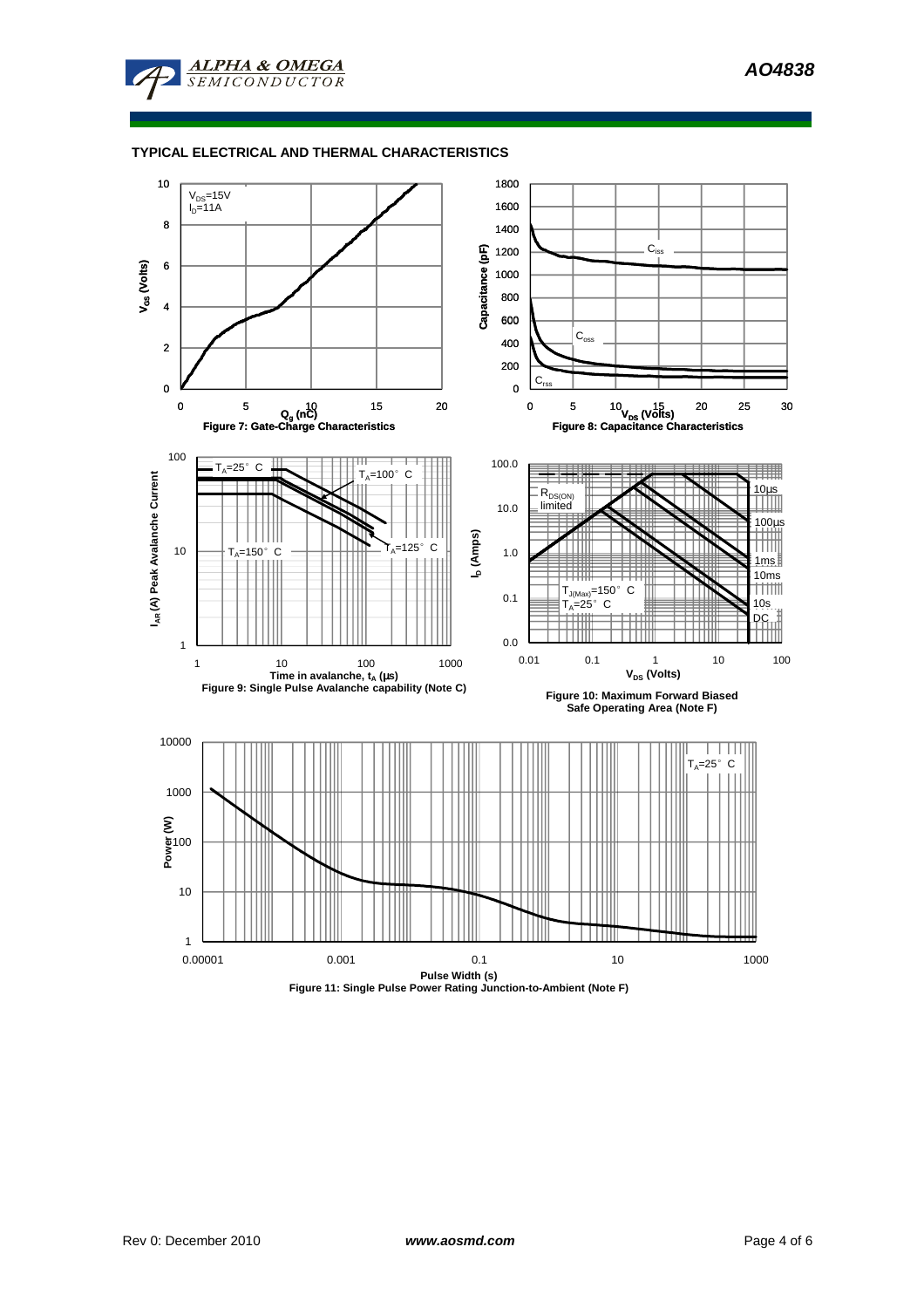

# **TYPICAL ELECTRICAL AND THERMAL CHARACTERISTICS**